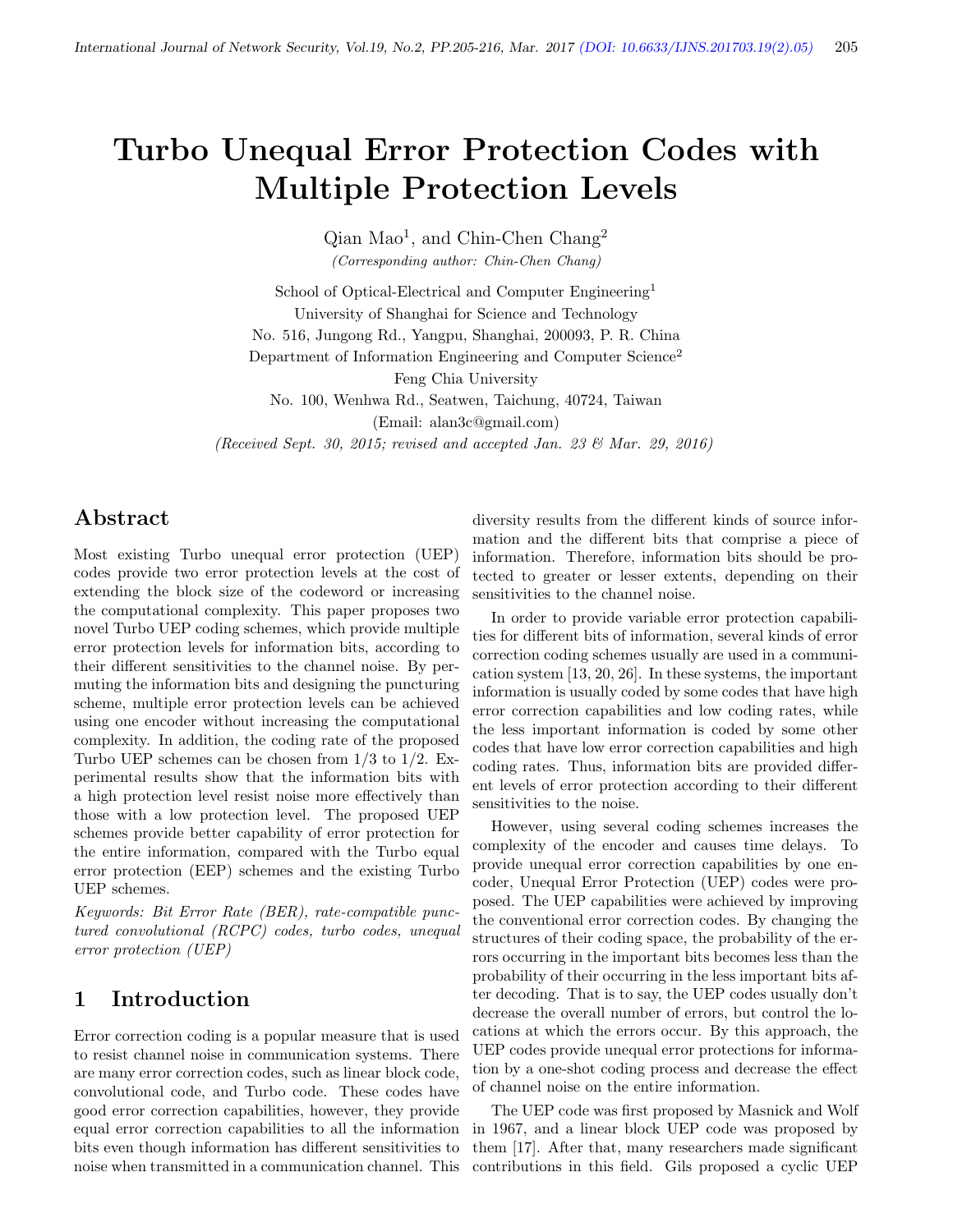code and proved its capability of providing unequal error protection [9]. For the transmission of source messages that contain packets of different importance over lossy packet erasure links, Vukobratovic and Stankovic provided a performance analysis method of random linear UEP codes [8]. In order to achieve better error correction performance, some non-linear channel coding schemes were considered to achieve UEP capabilities. Hagenauer proposed a punctured convolutional coding scheme to obtain flexible coding rates to meet different error protection needs of the source information or different channel situations [10]. After that, the UEP coding schemes based on the rate-compatible punctured convolutional (RCPC) mechanism were studied extensively [21, 31].

In recent years, Turbo codes have been attracting more and more attention because of their perfect error correction capabilities. Turbo codes have been studied extensively and have been applied in a number of communication systems [3, 4, 7]. The conventional Turbo code provides equal error protection for every information bit. Since a Turbo encoder is composed of two recursive systematic convolutional (RSC) encoders, the UEP schemes for convolutional codes can be easily used in Turbo codes. Based on a rate-compatible puncturing mechanism, Barbulescu et al. proposed a Turbo UEP code with two error protection levels [2]. This scheme provided UEP capabilities for the information bits in a coding block, but it decreased the coding rate, compared to the conventional Turbo code. To overcome this problem, some special modulations or interleaving schemes must be used. Rowitch and Milstein proposed a hybrid forward-error correction/automatic repeat-request (FEC/ARQ) system which was based on Hagenauer's RCPC mechanism [22]. In addition, they proposed the criteria for designing the puncturing patterns in [23]. Jung and Plechinger proposed a design method for the rate-compatible punctured Turbo codes for mobile radio applications and illustrated its viability by simulation [12]. By partitioning the coding block of the Turbo code into many sub-blocks according to their importance, Caire and Biglieri achieved multiple UEP capability in a coding block [5]. Zhou improved Caire's scheme in [30]. However, for both schemes, the outputs of the two recursive systematic convolutional encoders were punctured independently, which decreases the average Bit Error Rate (BER) of the entire coding block. In addition, Aydinlik and Salehi derived the performance bounds of the Turbo UEP codes, which can be used to predict the codes' performance [1].

The UEP schemes can be used in image transmission to achieve better quality. Thomos et al. proposed an optimal UEP scheme for the compressed images, which employed Turbo codes and Reed-Solomon codes [25]. Lakhdar et al. proposed a UEP scheme, for which the puncturing operation was controlled by a periodic matrix [14]. They applied this Turbo UEP code in JPEG image transmission and achieved better image quality. Mao et al. proposed a Turbo UEP coding scheme and applied it for the transmission of images compressed by Discrete Cosine Transform (DCT) [16]. However, all of these schemes provide only two protection levels. Zhang et al. pointed out that each information bit in a Turbo block can possess a different protection level [28]. They proposed a Turbo code that provides descending protection capabilities for the information bits according to their locations in a block, and used this UEP scheme to JPEG image transmission to achieve better quality.

The Turbo UEP code decreases the BERs of the important bits at the cost of increasing the BERs of the unimportant bits, while the BER of the entire coding block varies very little. Therefore, the UEP capabilities should depend on the characteristics of the source information. That is to say, for an UEP coding scheme, the different sensitivities of the information bits to the channel noise should decide the number of the error protection levels, the length of each level, and the error correction capability of each level. But, until now, most Turbo UEP codes can provide only two protection levels, i.e., high and low error protection levels, and the error correction capability of each level is fixed and cannot be designed arbitrarily.

In this paper, we propose two novel Turbo UEP schemes. The main contributions of the proposed schemes are:

- 1) The proposed schemes provide multiple error protection levels by a one-shot coding process.
- 2) Most existing schemes obtain UEP capability at the cost of decreasing the coding rate. However, the proposed Turbo UEP codes have the same coding rate with the normal Turbo code.

The rest of the paper is organized as follows. Section 2 gives preliminary information about the proposed schemes. Section 3 shows the structures and algorithms of the proposed Turbo UEP codes. In Section 4, the performances of the proposed schemes are analyzed by simulations. Our conclusions are presented in Section 5.

## 2 Preliminaries

In this section, the coding theory of the conventional Turbo code, which is the foundation of the proposed Turbo UEP schemes, is briefly analyzed.

A Turbo encoder is composed of an interleaver, two RSC encoders, and a puncturing mechanism, as shown in Figure 1.

Assume that the generator matrix of both RSC encoders is  $G(D) = [1 \text{ g}_2(D)/g_1(D)]$ , where  $g_1(D) =$  $g_{10} + g_{11}D + \cdots + g_{1,K-1}D^{K-1}, g_2(D) = g_{20} + g_{21}D + \cdots +$  $g_{2,K-1}D^{K-1}$ , and K is the constraint length. Parameter  $g_{i,j}$   $(i = 1, 2 \text{ and } j = 0, 1, \dots, K - 1)$  is a binary number that is pre-determined. In addition, we assume that the range of the input message of the encoder is  $\{0, 1\}$ , and  $d_k$  is the  $k^{th}$  information bit, where  $k = 1, 2, \dots, L$  and L is the size of the coding block. Then, for the input bit  $d_k$ , there are three output bits of the Turbo encoder, which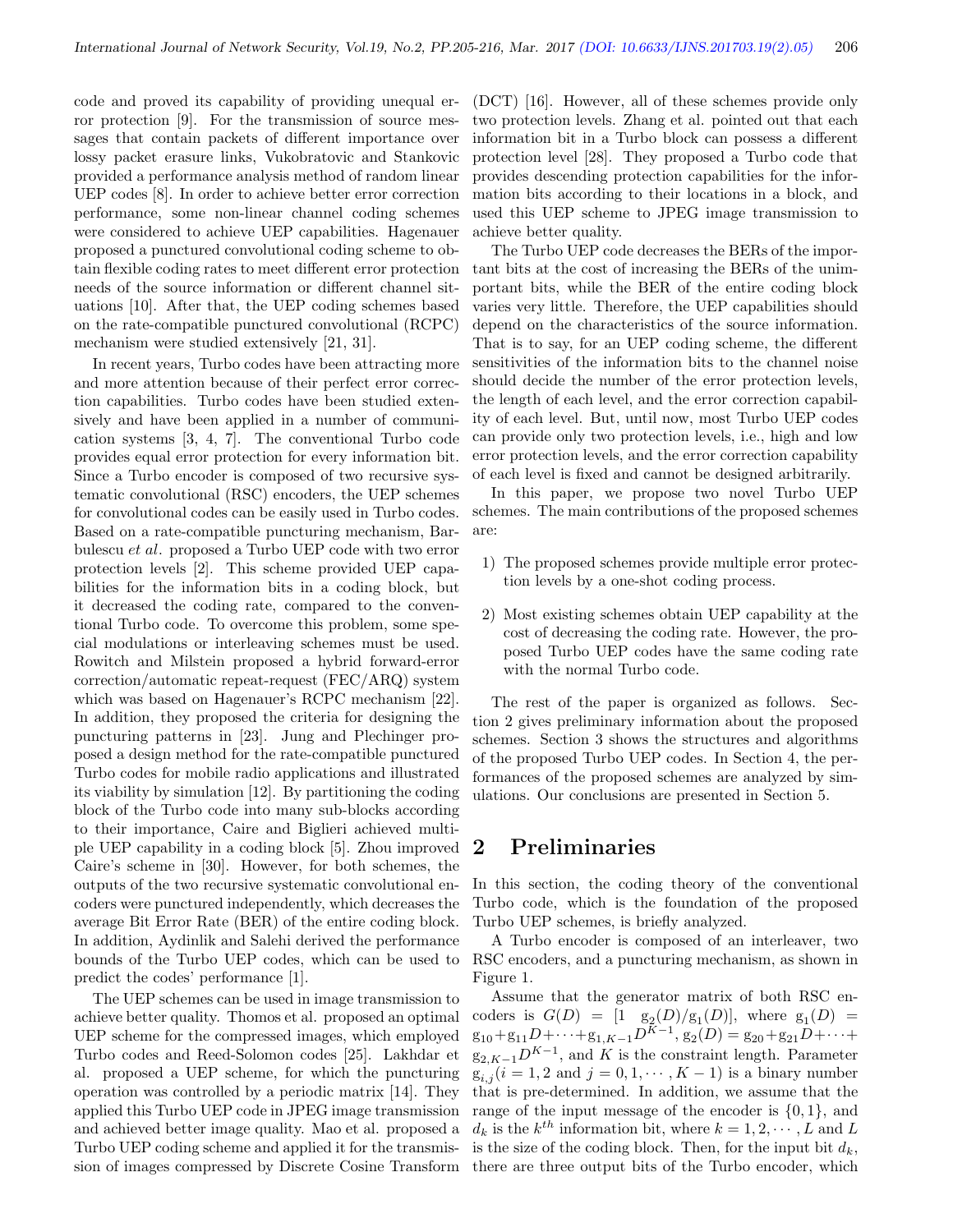

Figure 1: Framework of turbo encoder

are  $v_k^{(0)}$  $\binom{(0)}{k},\,v_k^{(1)}$  $\binom{(1)}{k}$ , and  $v_k^{(2)}$  $\binom{2}{k}$ , as shown in Figure 1. The output bit  $v_k^{(0)}$  $k_k^{(0)}$  is exactly the information bit  $d_k$ , i.e.,

$$
v_k^{(0)} = d_k. \tag{1}
$$

The second output  $v_k^{(1)}$  $\kappa^{(1)}$  is the parity-check bit of  $d_k$ computed by RSC Encoder 1, which is

$$
v_k^{(1)} = \sum_{i=0}^{K-1} g_{2i} a_{k-i} \text{ mod } 2,
$$
 (2)

where

$$
a_r = d_r + \sum_{i=1}^{K-1} g_{1i} a_{r-i} \mod 2, \text{ and}
$$
  
\n
$$
r = k, k-1, \cdots, k-(K-1).
$$
 (3)

To resist burst noise in the communication channel, the original bit sequence is randomly permuted by an interleaver, as shown in Figure 1. Then, the permuted bit sequence is sent to RSC Encoder 2, which has the same structure as RSC Encoder 1. By this approach, the third output  $v_k^{(2)}$  $\binom{2}{k}$ , which is also computed by Equations (2) and  $(3)$ , is obtained [4].

Therefore, for each coding block, the output  $V$  of the Turbo encoder is composed of the original information bits and the parity-check bits, as shown in the following:

$$
V = \{v_1^{(0)}, v_1^{(1)}, v_1^{(2)}, v_2^{(0)}, v_2^{(1)}, v_2^{(2)}, v_3^{(0)}, v_3^{(1)}, v_3^{(2)}, v_4^{(0)}, v_4^{(1)}, v_4^{(2)}, \cdots, v_L^{(0)}, v_L^{(1)}, v_L^{(2)}\}.
$$
 (4)

The coding rate  $(CR)$  of Equation (4) is  $1/3$ . In order to enhance the coding rate, a puncturing mechanism can be used. Compared to parity-check bits, the information bits convey more information about the original message, thus, the puncturing operation only deletes parity-check bits. For the conventional Turbo encoder, the deleted bits are usually located periodically. For example, the puncturing algorithm may delete the bits on the even locations in  $v_k^{(1)}$  $k<sup>(1)</sup>$  and the bits on the odd locations in  $v<sup>(2)</sup>$  $k^{(2)}$ . By this means, half of the parity-check bits are deleted, and the output  $V_{\text{punctured}}$  with a size of  $2L$  is obtained as follows:

$$
V_{\text{punctured}} = \{v_1^{(0)}, v_1^{(1)}, v_2^{(0)}, v_2^{(2)}, v_3^{(0)}, v_3^{(1)}, v_4^{(0)}, v_4^{(2)}, \cdots, v_L^{(0)}, v_L^{(2)}\}.
$$
 (5)

Following that, the encoded sequence is first modulated to binary antipodal digits then is transmitted through a noisy channel. The sequence received by the recipient is denoted as:

$$
R = \{r_1^{(0)}, r_1^{(1)}, r_1^{(2)}, r_2^{(0)}, r_2^{(1)}, r_2^{(2)}, r_3^{(0)}, r_3^{(1)}, r_3^{(2)}, r_4^{(0)}, r_4^{(1)}, r_4^{(2)}, \cdots, r_L^{(0)}, r_L^{(1)}, r_L^{(2)}\}.
$$
 (6)

In the receiver side, the decoder first uses a depuncturing mechanism to classify  $r_k^{(0)}$  $\binom{(0)}{k}, r_k^{(1)}$  $\binom{1}{k}$ , and  $r_k^{(2)}$  $\frac{1}{k}$  in R. The de-puncturing mechanism is the inverse operation of the puncturing mechanism of the encoder. After that,  $r_k^{(0)}$  $\binom{0}{k}$  and  $r_k^{(1)}$  $k_k^{(1)}$  are sent to Decoder 1, and  $r_k^{(0)}$  $\binom{0}{k}$  and  $r_k^{(2)}$ k are sent to Decoder 2. Then, an iterative decoding process is conducted between the two decoders. The whole decoding process is shown as Figure 2.

In the decoding process, the two decoders implement a soft decision using the log-likelihood ratio of the received stream  $R$ . Assuming that there is a mapping for every transmitted bit  $v_k^{(j)}$  $_{k}^{(j)}(j = 0, 1, 2) : 0 \rightarrow -1 \text{ and } 1 \rightarrow +1,$ then, for the Additive White Gaussian Noise (AWGN) channel, the log-likelihood ratio of the information bit  $d_k$ under the condition of  $r_k^{(0)}$  $\frac{1}{k}$  is:

$$
\lambda(d_k|r_k^{(0)}) = \ln \frac{P(d_k = +1|r_k^{(0)})}{P(d_k = -1|r_k^{(0)})}
$$
  
=  $4 \frac{E_s}{N_0} r_k^{(0)} + \ln \frac{P(d_k = +1)}{P(d_k = -1)}$   
=  $\lambda_c r_k^{(0)} + \lambda_a(d_k),$  (7)

where  $E_s/N_0$  is the Signal-to-Noise Ratio (SNR) of the channel,  $\lambda_c = 4(E_s/N_0)$  is defined as the channel reliability factor, and  $\lambda_a(d_k)$  is the a priori  $\lambda$  value of  $d_k$ .

For the parity-check bit  $v_k^{(j)}$  $k^{(j)}(j = 1, 2)$ , the loglikelihood ratio  $\lambda$  under the condition of  $r_k^{(j)}$  $\frac{f^{(j)}}{k}$  is:

$$
\lambda(v_k^{(j)}|r_k^{(j)}) = \lambda_c r_k^{(j)} + \lambda_a(v_k^{(j)}), \ \ j = 1, 2. \tag{8}
$$

}. (5) extrinsic information of another decoder, i.e.,  $\lambda_a^{(1)}(d_k) =$ When decoding, each decoder has three inputs, i.e., the soft outputs from the channel, which are  $\lambda_c r_k^{(0)}$  $\binom{0}{k}$  and  $\lambda_c r_k^{(1)}$  $\chi_k^{(1)}$  (or  $\lambda_c r_k^{(2)}$  $\lambda_k^{(2)}$ ), and the *a priori*  $\lambda$  value  $\lambda_a^{(1)}(d_k)$  (or  $\lambda_a^{(2)}(d_k)$ ). For each decoder, the *a priori*  $\lambda$  value is the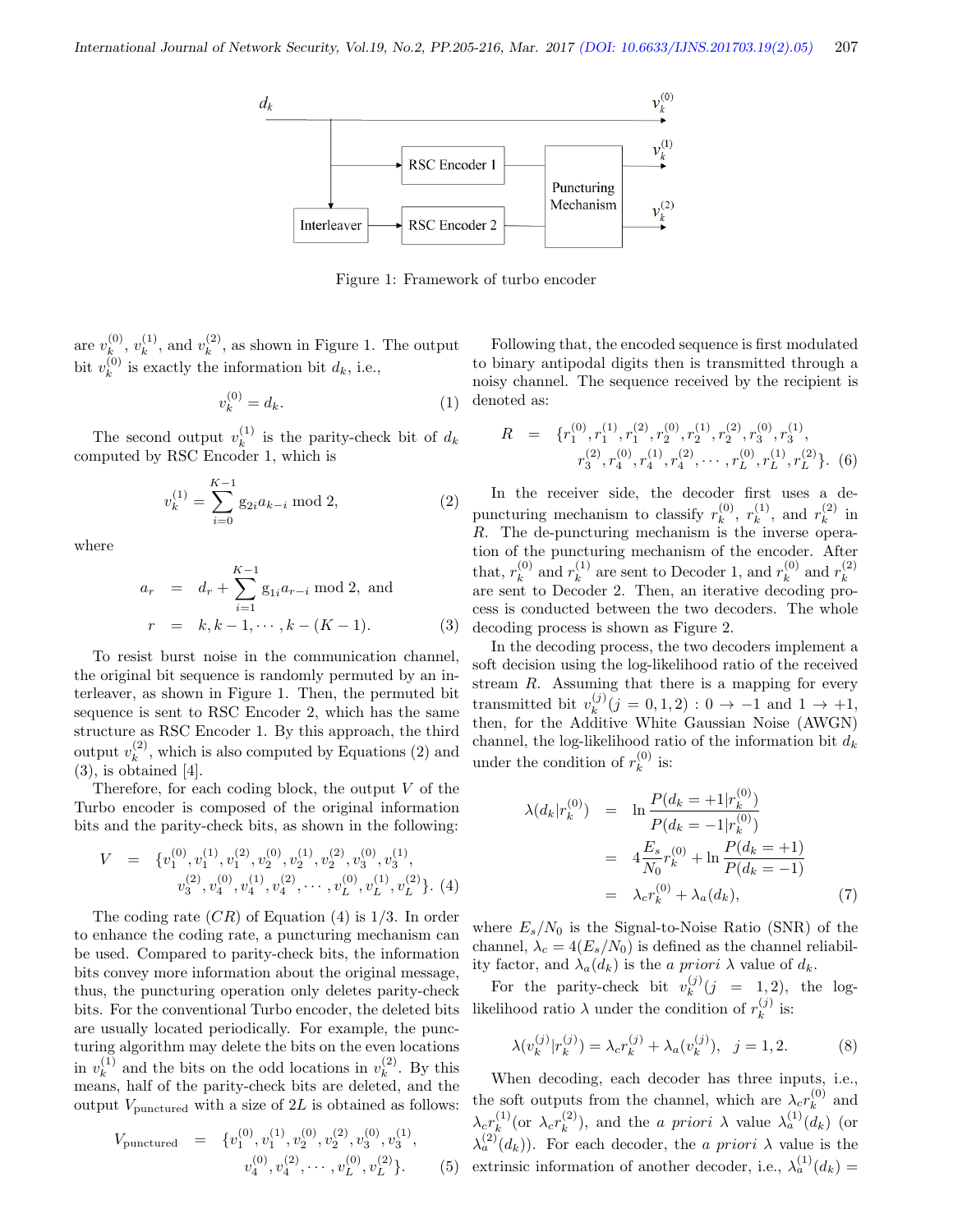

Figure 2: Framework of turbo decoder

 $\lambda_e^{(2)}(d_k)$  and  $\lambda_a^{(2)}(d_k) = \lambda_e^{(1)}(d_k)$ . Each decoder has two outputs. The first one is  $\lambda^{(1)}(d_k)$  (or  $\lambda^{(2)}(d_k)$ ), which is the a posteriori  $\lambda$  value of  $d_k$  under the condition of the received bits and the a priori  $\lambda$  values. The second output is the extrinsic information of  $d_k$ ,  $\lambda_e^{(1)}(d_k)$  (or  $\lambda_e^{(2)}(d_k)$ , which will be transferred to another decoder as the *a priori*  $\lambda$  value. Therefore, the two decoders implement an iterative, soft-decision algorithm. Each of iterations makes the judgment more reliable. The Turbo decoder outputs the final judgment after several iterations.

# 3 Proposed Turbo UEP Schemes with Multiple Protection Levels

The puncturing mechanism of the conventional Turbo code deletes half of the parity-check bits and enhances the coding rate from  $1/3$  to  $1/2$ . This coding scheme provides Equal Error Protection (EEP) capabilities for all the information bits, which is defined as Turbo EEP code. In this section, two novel Turbo UEP schemes with multiple protection levels are proposed. The first UEP scheme has a flexible coding rate, and the second scheme has a fixed coding rate, which is 1/2.

#### 3.1 Turbo UEP Code with Flexible Coding Rate

In digital communication, each bit for transmission usually has different importance for the transmitting contents. For example, the higher bits of 8-bits pixel value for an image are more important than the lower bits with respect to image representation. As a result, if the higher bits are damaged due to the channel noise, it will cause more serious influence on the transmitting contents than the condition that the lower bits are damaged. Therefore, in order to provide better protection for the bits with higher importance, we proposed a novel Turbo UEP coding scheme that provides different error correction capabilities to the information bits based on their importance to the transmitting contents.

Assuming that the block size of the Turbo UEP code is  $L$  and there are  $N$  protection levels in a block, of which protection capabilities decrease from the first level to the last level. Each protection level consists of  $L_i(i =$  $1, 2, \cdots, N$  information bits, thus,  $L = L_1 + L_2 + \cdots + L_N$ . Every information bit has two parity-check bits in a Turbo EEP coding scheme without puncturing. In our proposed UEP scheme, the number of the parity-check bits in each protection level is controlled in order to provide unequal protection level. That is to say, the higher the protection level is, the more information bits that have two paritycheck bits there will be. We use the puncturing controller,  $P_{\text{flexible}}$ , to define this characteristic.

$$
P_{\text{flexible}} = [p_1 \ p_2 \ \cdots \ p_N],\tag{9}
$$

where  $p_i(i = 1, 2, \dots, N)$  is the percent of the information bits that have two parity-check bits in the  $i^{th}$  protection level, and  $p_i \in [0, 1]$ . That is to say, in the  $i^{th}$  protection level, there are  $L_i \cdot p_i$  information bits with two paritycheck bits, and the rest of the information bits in this level have only one parity-check bit. The value of  $p_i(i =$  $1, 2, \cdots, N$  depends on the sensitivity of the information bits in the  $i^{th}$  protection level to the channel noise. In addition, all of the information bits that have two paritycheck bits should be chosen randomly in order to keep the error correction capability of the entire coding block at an acceptable level. The puncturing mechanism of the proposed Turbo UEP code is shown in Figure 3. In this figure, the shadowed blocks indicate the parity-check bits that are deleted by the puncturing mechanism. Figure 3 shows that there are more information bits that have two parity-check bits in the high protection level, and there are more information bits that have only one parity-check bit in the low protection level.

The coding procedures of our proposed Turbo UEP code with multiple protection levels and a flexible coding rate are listed below:

1) Permute the information bits in a coding block, i.e., put all the bits that belong to the same protection level together and array all the protection levels from high to low.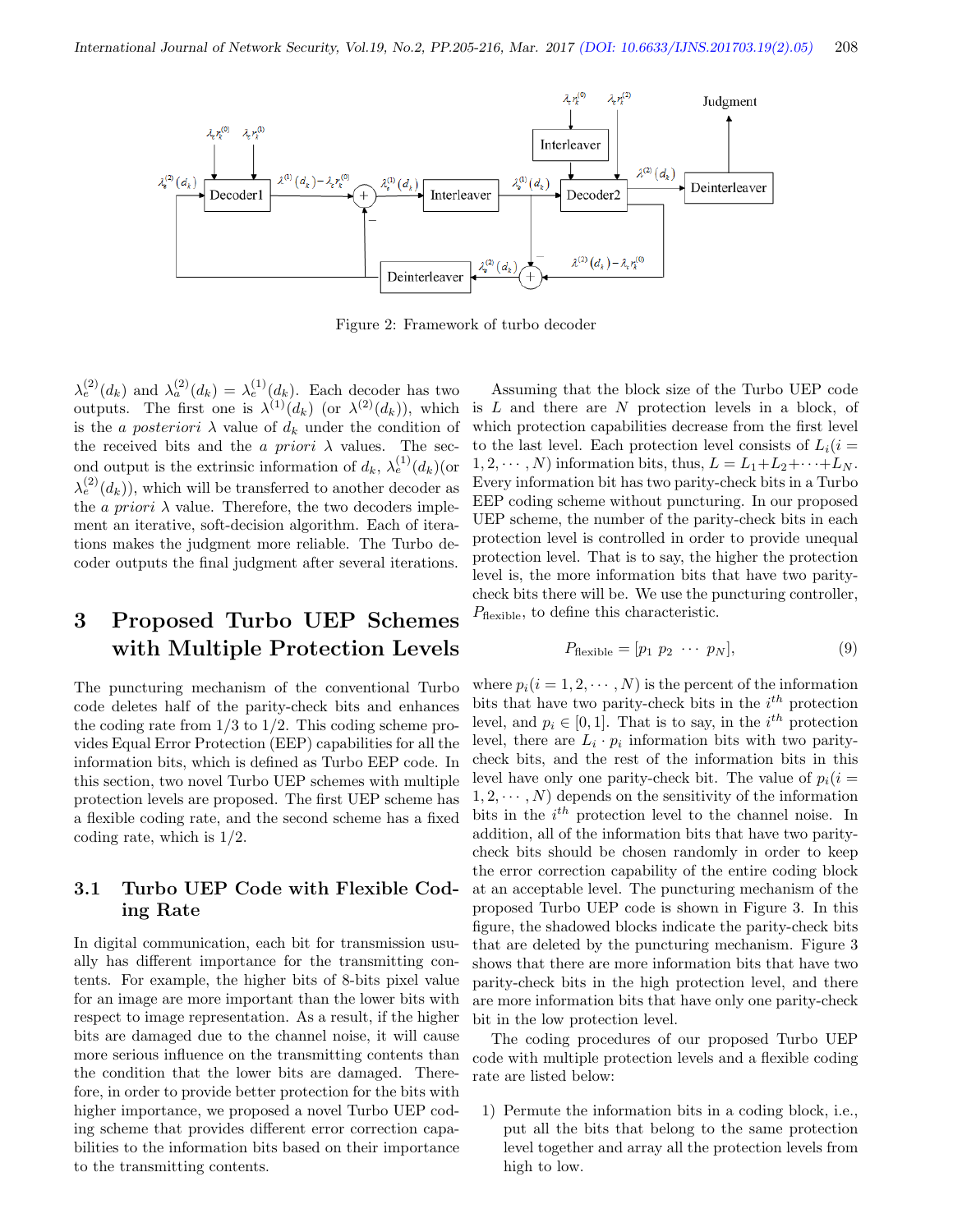

Level  $1--p_1$  percent information bits have two parity-check bits and the rest have one.

Level 2--- $p_2$  percent information bits have two parity-check bits and the rest have one.

Level  $N \leftarrow p_N$  percent information bits have two parity-check bits and the rest have one.

Figure 3: Puncturing mechanism of the turbo UEP code with multiple protection levels and a flexible coding rate

- 2) Determine the value of the puncturing controller,  $P_{\text{flexible}}$ , according to the different sensitivities to channel noise of the protection levels.
- 3) Design the puncturing mechanism for the Turbo encoder, according to  $P_{\text{flexible}}$ . For the  $i^{th}$  protection level, choose  $L_i \cdot p_i$  information bits randomly, and reserve the two parity-check bits for them. The rest of the information bits in this protection level have only one parity-check bit. For the information bit  $d_k(k = 1, 2, \dots, L)$ , if there should be only one parity-check bit and k is odd,  $v_k^{(1)}$  $\binom{1}{k}$  is reserved for it; if k is even,  $v_k^{(2)}$  $\binom{2}{k}$  is reserved.
- 4) Encode the rearranged information bits by (1) (3) and get  $v_k^{(0)}$  $\binom{(0)}{k}, \, v_k^{(1)}$  $\binom{1}{k}$ , and  $v_k^{(2)}$  $\binom{2}{k}$ .
- 5) Puncture  $v_k^{(0)}$  $\binom{(0)}{k}, \; v_k^{(1)}$  $v_k^{(1)}$ , and  $v_k^{(2)}$  $k^{(2)}$  by the proposed puncturing mechanism in Step 3. Transform the punctured outputs into a bit sequence and transmit it through the communication channel.

In the receiver side, the decoder uses the same puncturing algorithm to classify  $r_k^{(0)}$  $\binom{(0)}{k}, r_k^{(1)}$  $\binom{(1)}{k}$ , and  $r_k^{(2)}$  $\binom{2}{k}$  in the received bit sequence, sends them to the decoders as shown in Figure 2, and starts an iterative decoding process. By this approach, the unequal error protection capabilities are achieved.

The coding rate of each protection level in the proposed Turbo UEP scheme is different, which depends on the value of  $p_i$ . The coding rate,  $CR_{\text{flexible}}$ , of the entire Turbo UEP code is:

$$
CR_{\text{flexible}} = \frac{L}{\sum_{i=1}^{N} (L_i + L_i + L_i \cdot p_i)} = \frac{L}{\sum_{i=1}^{N} L_i (2 + P_i)}.
$$
 (10)

The information bits that correspond to higher importance levels are assigned with two parity-check bits, while the information bits that correspond to lower importance levels are assigned with only one parity-check bits. Therefore, the value of  $CR<sub>flexible</sub>$  depends on the puncturing controller  $P_{\text{flexible}}$ , and  $1/3 \leq CR_{\text{flexible}} \leq 1/2$ . When  $CR_{\text{flexible}}$  is equal to  $1/3$ , all information bits are assigned with two parity-check bits, which means that there is no puncturing operation and the protection capability is

equal to the Turbo EEP code without puncturing. When  $CR_{\text{flexible}}$  is  $1/2$ , all information bits are assigned with only one parity-check bit, which leads to a Turbo EEP code with a coding rate of 1/2.

An example is shown in the following. Assuming that the original data are decimal numbers ranging from 0 to 255, then, each number can be denoted as an 8-bit byte. It is clear that the highest bit in a byte is the most important and most sensitive to channel noise, and every bit in a byte has a different sensitivity to channel noise. Therefore, the proposed Turbo UEP code partitions a coding block into eight protection levels. All the highest bits of the 8-bit bytes are provided the highest error protection, all the second-highest bits are provided the second-highest error protection, and so on. The puncturing controller,  $P_{\text{flexible},1}$ , in this scheme is:

$$
P_{\text{flexible},1} = \left[1 \frac{1}{2} \frac{1}{2^2} \frac{1}{2^3} \frac{1}{2^4} \frac{1}{2^5} \frac{1}{2^6} \frac{1}{2^7}\right].
$$
 (11)

Puncturing controller  $P_{flexible,1}$  means that all the information bits in the first protection level have two paritycheck bits, half of the information bits in the second protection level have two parity-check bits, and so on. Therefore, the coding rate of the Turbo UEP code with puncturing controller  $P_{\text{flexible},1}$  is

$$
CR_{\text{flexible},1} = \frac{L}{\sum_{i=1}^{8} \frac{L}{8} \left(2 + \frac{1}{2^{i-1}}\right)}
$$
  
= 
$$
\frac{8}{16 + \left(1 + \frac{1}{2} + \frac{1}{2^2} + \dots + \frac{1}{2^5} + \frac{1}{2^6} + \frac{1}{2^7}\right)}
$$
  

$$
\approx 0.44.
$$
 (12)

#### 3.2 Turbo UEP Code with Fixed Coding Rate

The Turbo UEP scheme proposed in Section 3.1 has a flexible coding rate. In order to achieve a fixed coding rate for the Turbo UEP code with multiple protection levels, another puncturing mechanism is proposed in this section. In this scheme, some bits in the high protection levels have two parity-check bits, while some bits in the low protection levels do not have a parity-check bit.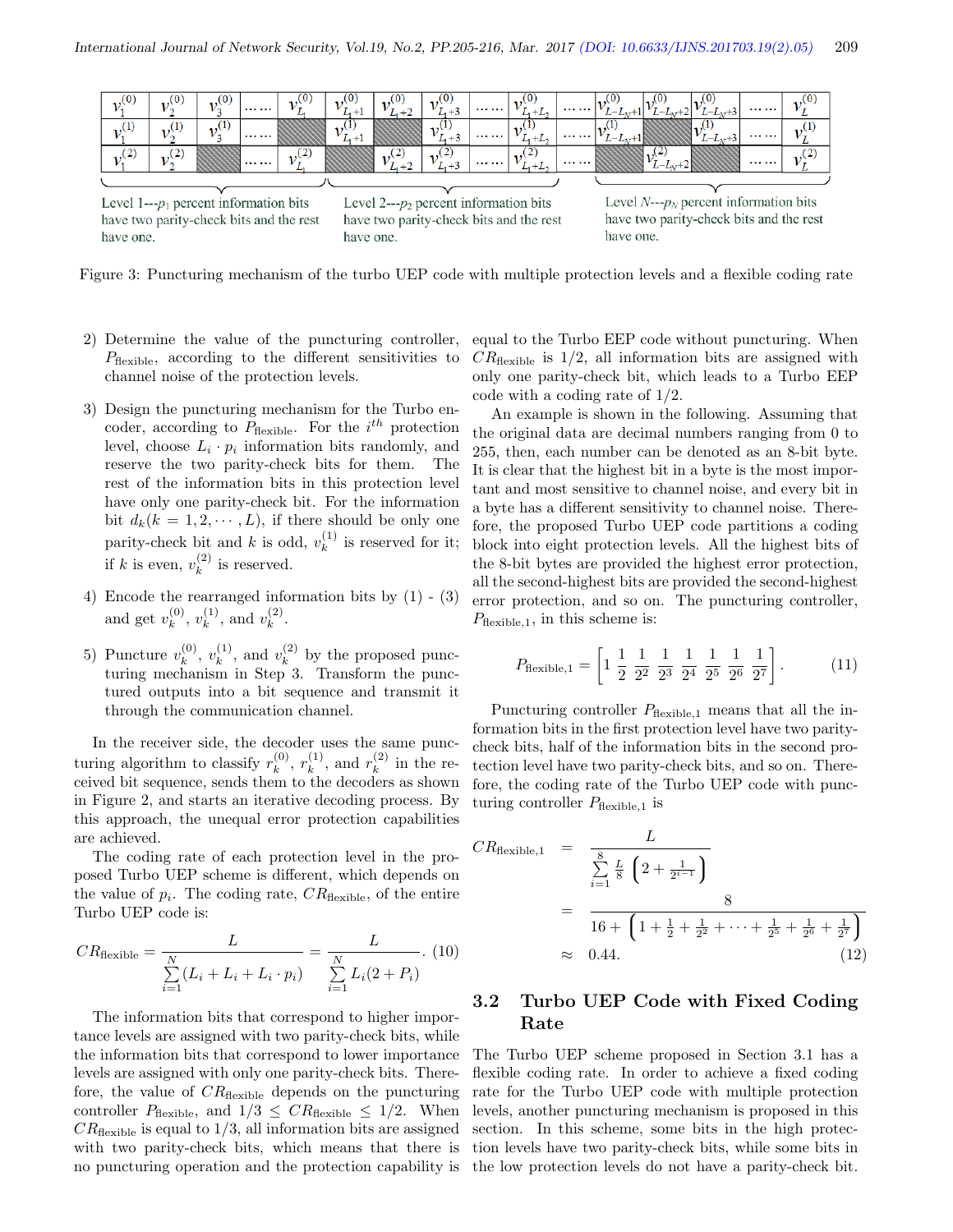The puncturing controller,  $P_{\text{fixed}}$ , for the Turbo UEP code bits of the 8-bit bytes are arrayed in the first level, all the with a fixed coding rate can be denoted as:

$$
P_{\text{fixed}} = [p_1 \ p_2 \ \cdots \ p_N],\tag{13}
$$

where  $p_i \in [-1, 1]$  and  $i = 1, 2, \cdots N$ . For the  $i^{th}$  protection level, if  $p_i$  is positive, there should be  $L_i \cdot p_i$  information bits that have two parity-check bits; if  $p_i$  is negative, there should be  $L_i \cdot |p_i|$  information bits that do not have a parity-check bit, where  $|x|$  denotes the absolute value of  $x$ . In order to make the coding rate  $1/2$ , the following requirement should be satisfied:

$$
\sum_{i=1}^{N} L_i p_i = 0, \ i = 1, 2, \cdots, N.
$$
 (14)

The value of  $p_i(i = 1, 2, \dots, N)$  in Equation (13) depends on the sensitivity of the information bits in the  $i<sup>th</sup>$  protection level to channel noise. Both the bits that have two parity-check bits and the bits that do not have a parity-check bit should be chosen randomly. The puncturing mechanism of the Turbo UEP code with multiple protection levels and a fixed coding rate is shown in Figure 4.

The coding procedures of the Turbo UEP code with a fixed coding rate are listed below:

- 1) Permute the information bits in a coding block. Put all the bits that belong to the same protection level together, and array all the protection levels from high to low.
- 2) Determine the value of the puncturing controller,  $P_{\text{fixed}}$ , according to the sensitivities of the protection levels to channel noise.
- 3) Design the puncturing mechanism for the encoder, according to  $P_{\text{fixed}}$ . For the  $i^{th}$  protection level, if  $p_i$  is positive, choose  $L_i \cdot p_i$  information bits randomly and reserve their two parity-check bits; if  $p_i$  is negative, choose  $L_i \cdot |p_i|$  information bits randomly and delete both of their parity-check bits. The rest of the information bits in this protection level have only one parity-check bit. For the information bit  $d_k(k = 1, 2, \dots, L)$ , if there is only one parity-check bit and k is odd,  $v_k^{(1)}$  $\mathbf{z}_{k}^{(1)}$  is reserved; if k is even,  $v_{k}^{(2)}$  $\frac{1}{k}$  is reserved.
- 4) Encode the rearranged information bits by (1) (3) and get  $v_k^{(0)}$  $\binom{(0)}{k},\,v_k^{(1)}$  $\binom{1}{k}$ , and  $v_k^{(2)}$  $\binom{2}{k}$ .
- 5) Puncture  $v_k^{(0)}$  $\binom{(0)}{k}, \; v_k^{(1)}$  $v_k^{(1)}$ , and  $v_k^{(2)}$  $k^{(2)}$  by the proposed puncturing mechanism in Step 3. Transform the punctured outputs into a bit sequence and transmit it through the communication channel.

An example is shown as follows. Assuming that the original data are decimal numbers and every number is denoted as an 8-bit byte, the information bits in a coding block are partitioned into eight levels. All the highest

second-highest bits are arrayed in the second level, and so on. To provide higher protection for the important bits and to keep the coding rate of the entire block as 1/2, the puncturing controller can be designed as follows:

$$
P_{\text{fixed},1} = [0.3 \ 0.15 \ 0 \ 0 \ -0.1 \ -0.1 \ -0.1 \ -0.15]. \tag{15}
$$

In this case, there are five protection levels in the UEP scheme and the coding rate is  $1/2$ . The protection levels are designed as:

- Level 1. The highest protection level. It consists of the highest bits of all the 8-bit bytes in a coding block. Among these highest bits, 30% of the information bits, which are chosen randomly, have two paritycheck bits, and the rest of the information bits have only one parity-check bit each.
- Level 2. The second-highest protection level. It consists of the second-highest bits of all the bytes in a block. Fifteen percent of the bits, which are chosen randomly, have two parity-check bits, and the rest of the bits have only one parity-check bit each.
- Level 3. The third protection level. It consists of all the third and fourth bits of the 8-bit bytes, and all of the information bits in this part have only one paritycheck bit.
- Level 4. The fourth protection level. This is the secondlowest protection level, and it consists of all the fifth to the seventh bits of the bytes. Ten percent of the information bits in this protection level are chosen randomly, and they do not have a parity-check bit; the rest of the information bits have one parity-check bit each.
- Level 5. The fifth protection level. This is the lowest protection level, and it consists of the lowest bits of all the bytes in a coding block. Fifteen percent of the information bits in this level are chosen randomly, and they have no parity-check bit; the rest of the information bits have one parity-check bit each.

Note that there are many reasonable schemes of the puncturing controller. Generally speaking, the number of the parity-check bits reserved in a protection level should be consistent with the importance of the information bits in this level. On the other hand, if too many information bits have no parity-check bit, the error correction performance of the entire coding block will be decreased. A large number of experiments show that the absolute value of  $p_i(i = 1, 2, \dots, N)$  in Equation (13) should not be larger than 50%. The value of  $P_{\text{fixed}}$  should be a tradeoff between the UEP effect and the error correction performance of the entire coding block.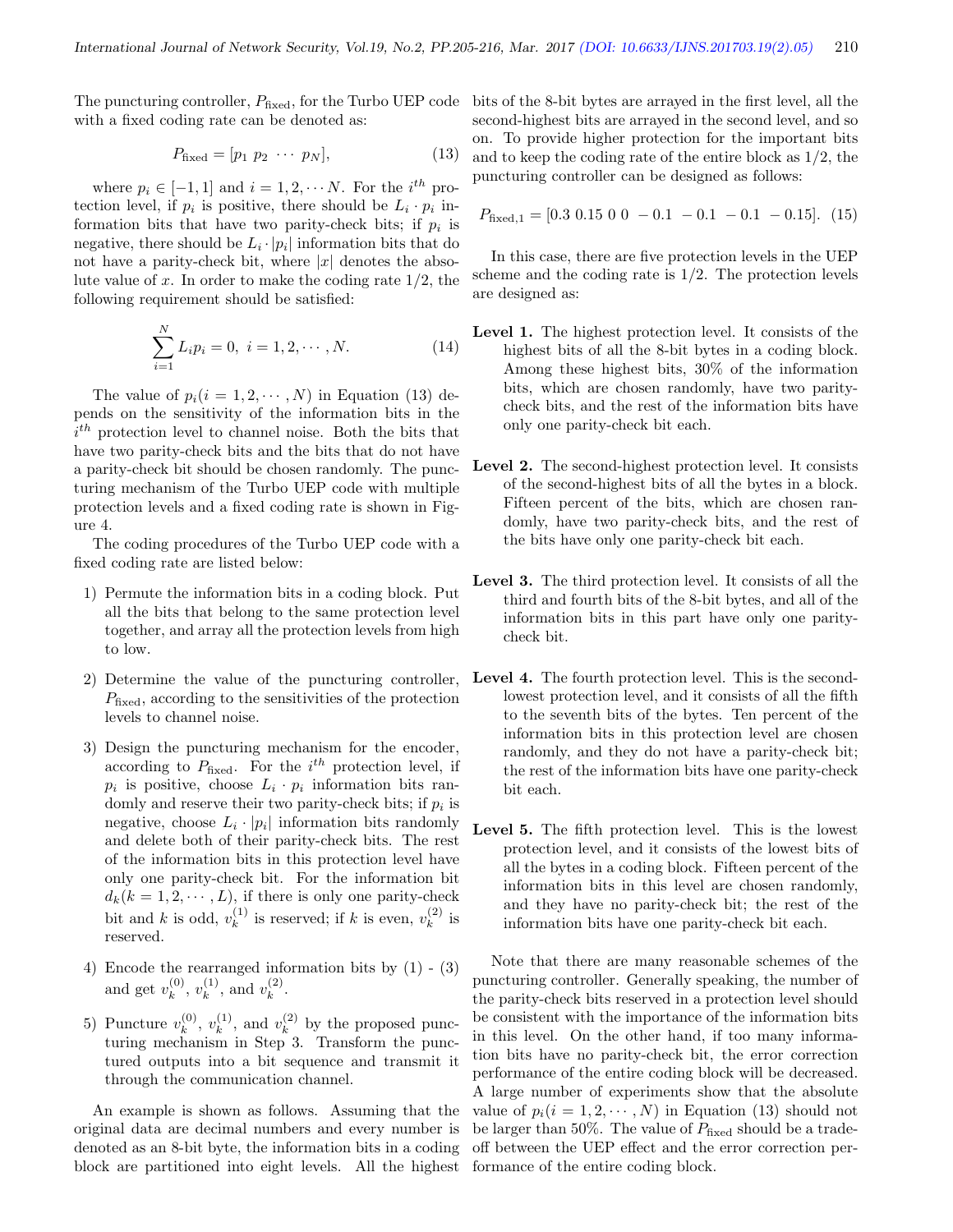

Figure 4: Puncturing mechanism of the turbo UEP code with multiple protection levels and a fixed coding rate

#### 3.3 Evaluation Method of the Turbo UEP Code

The advantage of Turbo UEP code is that it provides unequal error correction capabilities for the information bits, according to their different sensitivities to channel noise. Therefore, the protection effect for the entire information is better than that of the Turbo EEP codes. In order to measure the different error correction capabilities for the information bits, the BER of each protection level should be measured and analyzed.

In order to measure the protection effect for the entire information, the standard deviation between the original data and the decoded data is used in this paper. Assuming that  $X = [x_1, x_2, \dots, x_Q]$  is the original information sequence in decimal form,  $Y = [y_1, y_2, \dots, y_Q]$  is the decoded sequence in decimal form, and the lengths of sequences  $X$  and  $Y$  are both  $Q$ , the standard deviation,  $SD$ , between  $X$  and  $Y$  is:

$$
SD = \left\{ \frac{\sum_{i=1}^{Q} [|x_i - y_i| - |\overline{X} - \overline{Y}|]^2}{Q} \right\}_{.}^{\frac{1}{2}}
$$
(16)

where  $|x_i - y_i|$  is the absolute value of  $x_i - y_i$ , and  $|X - Y|$ is the mean value of the absolute value of the difference between  $X$  and  $Y$ .

## 4 Experimental Results

In this section, the error correction performances of the proposed Turbo UEP codes are analyzed by simulation. All of the experiments were conducted in Matlab on a PC with 3.40 GHz Intel Core i7 CPU, 8GB main memory and Windows 7 OS. In the experiments, the transmission channel was the AWGN channel with Binary Phase Shift Keying (BPSK) modulation, and the input data were numbers ranging from 0 to 255. The parameters of Turbo code are shown in Table 1.

In the experiments, the 800 information bits in a coding block (excepting the two tail bits) were partitioned into eight protection levels, which are represented as  $PL_1$ to  $PL_8$  from the highest level to the lowest level. Each protection level consists of 100 information bits. Since

Table 1: Parameters of coding

| <b>Ttem</b>                | Value                  |  |  |  |  |
|----------------------------|------------------------|--|--|--|--|
| Generate Matrix            | $g_1(D) = 1 + D + D^2$ |  |  |  |  |
|                            | and $g_2(D) = 1 + D^2$ |  |  |  |  |
| Decoding Algorithm         | $Log-MAP$              |  |  |  |  |
| Iteration Number           | 5                      |  |  |  |  |
| Block Length               | 802 bits               |  |  |  |  |
| Quantity of the Protection | 8                      |  |  |  |  |
| Levels                     |                        |  |  |  |  |
| Length of Each Protection  | $100 \text{ bits}$     |  |  |  |  |
| Level                      |                        |  |  |  |  |

each original number can be denoted as an 8-bit byte, in our experiments, all the highest bits in a coding block were provided the highest protection level  $(PL_1)$ , all the second-highest bits were provided the second-highest protection level  $(PL_2)$ , and so on. For comparison, the following two Turbo UEP schemes were also analyzed:

- Turbo UEP scheme proposed by Z. D. Zhou [30]. In this scheme, the outputs of each RSC encoder are punctured by an independent puncturing matrix, which reserves all of the information bits and randomly punctures the parity-check bits according to the coding rate of each protection level.
- Turbo UEP scheme proposed by A. M. Lakhdar [14]. In this scheme, the outputs of the RSC encoders are punctured by a periodic puncturing matrix. In each period, all of the information bits are arrayed from high protection level to low protection level. For all of the information bits, 1) the information bits are reserved, and 2) the outputs of the second RSC encoder are alternatively punctured. The outputs of the first RSC encoder are punctured according to the protection level of the information bit. If the bit is highly protected, the first parity-check bit is reserved; if the bit is lowly protected, the first parity-check bit is alternatively punctured or completed punctured, according to the required coding rate.

In the following, the error protection performance of the proposed UEP Scheme 1 is first simulated. In the experiments, the SNR of the AWGN channel was 1.0 dB.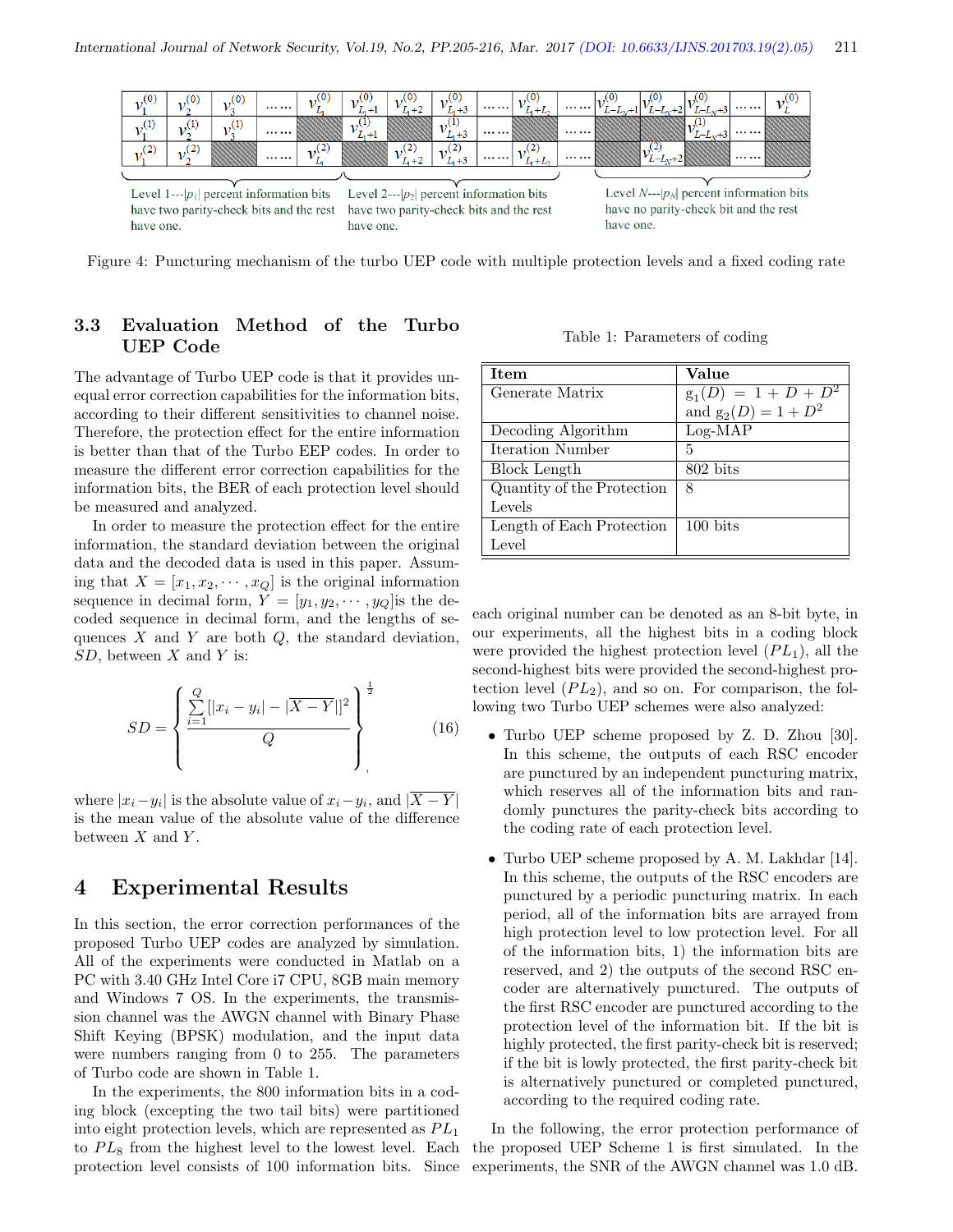The experimental results are shown in Table 2. From the table, we see that the BER of the information bits with a high protection level is lower than that with a low protection level. This is because that there are more paritycheck bits in this part. For comparison, Zhou's Turbo UEP scheme and a Turbo EEP scheme, which also have a coding rate of 0.44, are simulated. In Zhou's scheme, the parity-check bits of each RSC encoder are randomly punctured, keeping the coding rate of each protection level equal to the number indicated by Equation (11). In order to construct a Turbo EEP code with a coding rate of 0.44, some information bits are randomly chosen in the entire coding block and are reserved two parity-check bits, and the rest of the information bits have one parity-check bit. By this means, the coding rate of the Turbo EEP code can be controlled arbitrarily. From Table 2, we see that, although the average BER of the proposed UEP scheme is higher than that of the EEP scheme, which is due to the controlled puncturing mechanism of the UEP scheme, the standard deviation of the UEP scheme is lower than that of the EEP scheme. This means that the protection effect of the proposed UEP Scheme 1 is better than that of the EEP scheme with the same coding rate. For Zhou's Turbo UEP scheme, since the outputs of each RSC encoder are punctured independently, there are a quantity of information bits that have no parity-check bits, which leads to a highest BER and a highest standard deviation among the three schemes, as shown in Table 2.

The second experiment simulated a Turbo UEP scheme with a flexible coding rate and less protection levels. The puncturing controller of the proposed UEP Scheme 2 is:

$$
P_{\text{flexible},2} = [1 \ 0 \ 0 \ 0 \ 0 \ 0 \ 0 \ 0]. \tag{17}
$$

From Equation (17), we see that there are only two different protection levels in this UEP scheme, i.e., all the highest bits are provided a high protection level, and all remaining bits are provided a low protection level. The coding rate,  $CR_{\text{flexible},2}$ , of this scheme is:

$$
CR_{\text{flexible},2} = \frac{L}{\frac{L}{8} \cdot 3 + \frac{L}{8} \cdot 2 \cdot 7} = \frac{8}{17} \approx 0.47. \tag{18}
$$

The experimental results of the UEP Scheme 2 are shown in Table 2. From the table, we see that the BER of level  $PL_1$  is lower than that of levels  $PL_2$  to  $PL_8$ , and the last seven protection levels have approximately the same BER values. For the UEP scheme in [30], two independent puncturing matrices are generated, which reserves all of the parity-check bits for the high protection information bits and randomly punctures half of the parity-check bits of the low protection bits. For the UEP scheme in [14], since there is only one high protection bit in a period, the puncture matrix is:

$$
P_{L1} = \left[ \begin{array}{rrrrrrr} 1 & 1 & 1 & 1 & 1 & 1 & 1 & 1 \\ 1 & 1 & 0 & 1 & 0 & 1 & 0 & 1 \\ 1 & 0 & 1 & 0 & 1 & 0 & 1 & 0 \end{array} \right]
$$

This puncturing matrix provides two protection levels for the eight information bits in a byte and repeats

.

the UEP with a period of eight, and the coding rate is 0.47. Table 2 shows that although the average BER of the proposed Turbo UEP Scheme 2 is not the best one, the standard deviation of the proposed scheme is the lowest. This means that the proposed scheme provides the best protection for the entire information.

The third experiment simulated the protection effects of the proposed UEP schemes with a fixed coding rate, which is  $1/2$ . The puncturing controller of Scheme 3 is shown as Equation (15). Therefore, there are five protection levels in this scheme. The experimental results are shown in Table 2. We can see that the higher the protection level is, the lower its BER becomes.

The puncturing controller of the proposed UEP Scheme 4 is:

$$
P_{\text{fixed},2} = [1 \ 0 \ 0 \ 0 \ 0 \ 0 \ -1]. \tag{19}
$$

There are three protection levels in this scheme. All the highest bits are provided high protection, all the lowest bits are provided low protection, and the second through the seventh bits are provided middle error protection level. For comparison, the following three coding schemes are simulated: 1) a Turbo EEP code with a coding rate of 0.5 (EEP Scheme 3); 2) Zhou's UEP scheme [30], which reserves the two parity-check bits for the high protection bits, deletes all of the parity-check bits for the low protection bits, and randomly punctures half of the parity-check bits for the middle protection bits; and 3) Lakhdar's UEP scheme [14], which uses a puncturing matrix as follows:

$$
P_{L2} = \left[ \begin{array}{rrrrrrr} 1 & 1 & 1 & 1 & 1 & 1 & 1 & 1 \\ 1 & 1 & 0 & 1 & 0 & 1 & 0 & 0 \\ 1 & 0 & 1 & 0 & 1 & 0 & 1 & 0 \end{array} \right]
$$

The coding rates of the five schemes are both 1/2. Table 2 shows that the lowest standard deviation is achieved by the proposed UEP Scheme 4.

From the above experiments, we see that the average BER of the entire information of our proposed UEP scheme is increased, compared to the Turbo EEP codes. This is because the puncturing controller of the UEP scheme lowers the chaos of the received bit stream, thereby reducing the decoding performances. But the standard deviation of the proposed UEP schemes was lower than those of the EEP schemes and the existing UEP schemes with the same coding rate. This means that the proposed UEP schemes have the best protection effects for the entire information.

Figures 5 through 7 show the comparisons of the standard deviation between the proposed Turbo UEP schemes and the existing schemes with varying SNR values. Figure 5 shows the protection effects of the proposed UEP Scheme 1, Zhou's UEP scheme [30], and EEP Scheme 1. The coding rates of them are 0.44. Figure 6 shows the protection effects of the proposed UEP Scheme 2, Zhou's UEP scheme [30], Lakhdar's UEP scheme [14], and EEP Scheme 2. The coding rates of them are 0.47. These experimental results show that the standard deviation of the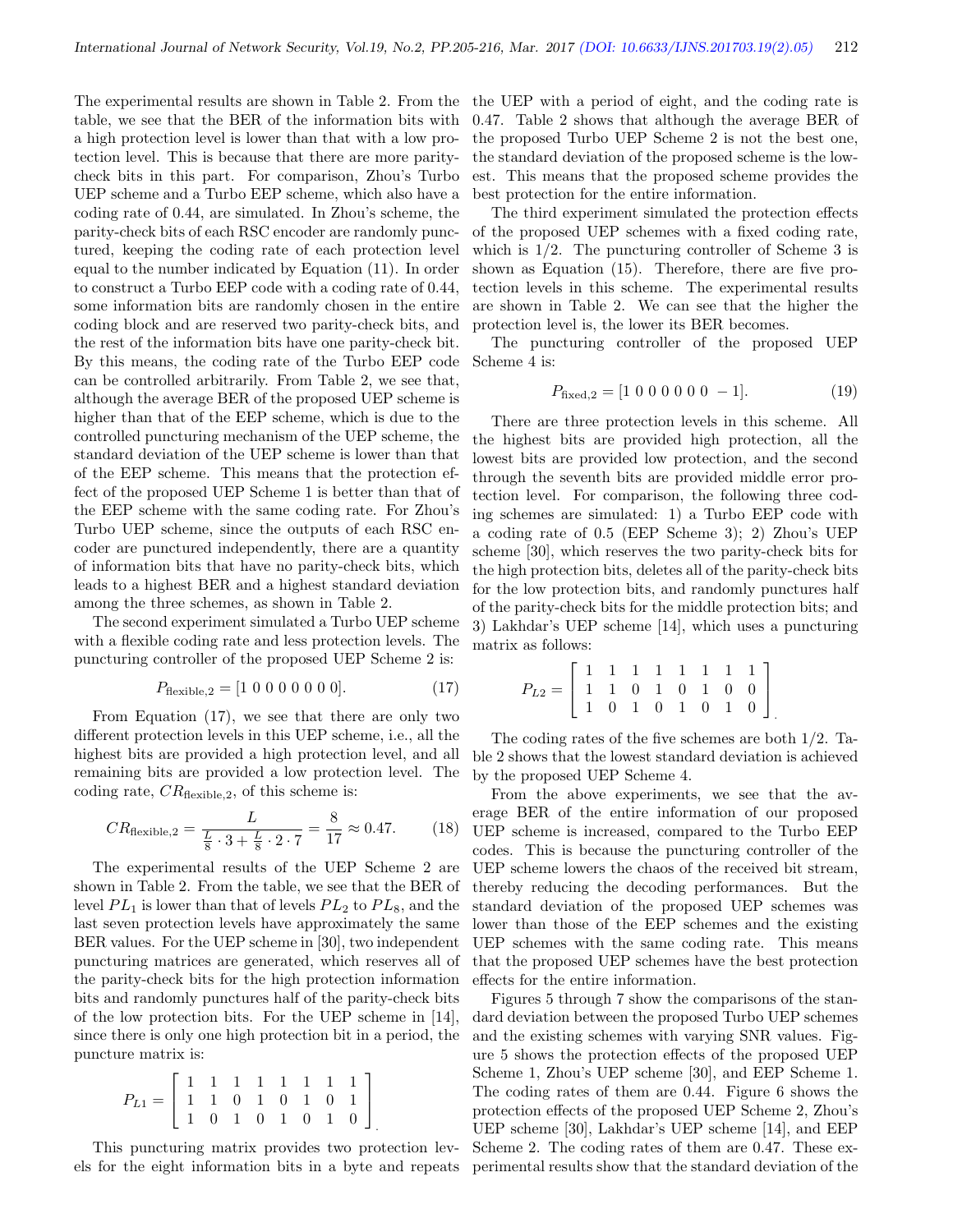| $\overline{\text{Coding}}$ | 0.44       |                 |           | 0.47       |                 |                 |           | 0.5        |                 |                 |           |           |
|----------------------------|------------|-----------------|-----------|------------|-----------------|-----------------|-----------|------------|-----------------|-----------------|-----------|-----------|
| Rate                       |            |                 |           |            |                 |                 |           |            |                 |                 |           |           |
| Scheme                     | <b>EEP</b> | <b>UEP</b> [30] | Proposed  | <b>EEP</b> | <b>UEP</b> [30] | <b>UEP</b> [14] | Proposed  | <b>EEP</b> | <b>UEP</b> [30] | <b>UEP</b> [14] | Proposed  | Proposed  |
|                            | Scheme1    |                 | Scheme1   | Scheme2    |                 |                 | Scheme2   | Scheme3    |                 |                 | Scheme3   | Scheme4   |
| BER of                     |            | $8.47e-3$       | $4.71e-3$ |            | $9.98e-3$       | $1.20e-2$       | $5.70e-3$ |            | $9.41e-3$       | $1.89e-2$       | $1.45e-2$ | $8.04e-3$ |
| $PL_1$                     |            |                 |           |            |                 |                 |           |            |                 |                 |           |           |
| BER of                     |            | $1.28e-2$       | $8.96e-3$ |            | $2.73e-2$       | $1.42e-2$       | $1.70e-2$ |            | $3.34e-2$       | $2.19e-2$       | $1.90e-2$ | $2.24e-2$ |
| PL <sub>2</sub>            |            |                 |           |            |                 |                 |           |            |                 |                 |           |           |
| BER of                     |            | $1.83e-2$       | $1.18e-2$ |            | $2.74e-2$       | $1.25e-2$       | $1.89e-2$ |            | $3.28e-2$       | $2.00e-2$       | $2.01e-2$ | $2.85e-2$ |
| $PL_3$                     |            |                 |           |            |                 |                 |           |            |                 |                 |           |           |
| BER of                     |            | $2.10e-2$       | $1.31e-2$ |            | $3.12e-2$       | $1.41e-2$       | $1.92e-2$ |            | $3.23e-2$       | $2.15e-2$       | $2.06e-2$ | $2.43e-2$ |
| $PL_4$                     |            |                 |           |            |                 |                 |           |            |                 |                 |           |           |
| BER of                     |            | $2.11e-2$       | $1.43e-2$ |            | $2.79e-2$       | $1.25e-2$       | $1.86e-2$ |            | $2.98e-2$       | $1.92e-2$       | $2.17e-2$ | $2.74e-2$ |
| $PL_5$                     |            |                 |           |            |                 |                 |           |            |                 |                 |           |           |
| BER of                     |            | $2.21e-2$       | $1.48e-2$ |            | $3.20e-2$       | $1.44e-2$       | $1.93e-2$ |            | $2.98e-2$       | $2.13e-2$       | $2.26e-2$ | $2.40e-2$ |
| $PL_6$                     |            |                 |           |            |                 |                 |           |            |                 |                 |           |           |
| BER of                     |            | $2.23e-2$       | $1.54e-2$ |            | $3.15e-2$       | $1.28e-2$       | 1.88e-2   |            | 3.86e-2         | $1.95e-2$       | $2.49e-2$ | $2.54e-2$ |
| $PL_7$                     |            |                 |           |            |                 |                 |           |            |                 |                 |           |           |
| BER of                     |            | $2.26e-2$       | $1.56e-2$ |            | $2.65e-2$       | $1.41e-2$       | $1.79e-2$ |            | $6.35e-2$       | $2.28e-2$       | $2.50e-2$ | $5.50e-2$ |
| $PL_8$                     |            |                 |           |            |                 |                 |           |            |                 |                 |           |           |
| Average                    | $9.43e-3$  | $1.86e-2$       | $1.23e-2$ | $1.37e-2$  | $2.67e-2$       | $1.33e-2$       | $1.69e-2$ | $1.79e-2$  | $3.37e-2$       | $2.07e-2$       | $2.10e-2$ | $2.69e-2$ |
| <b>BER</b>                 |            |                 |           |            |                 |                 |           |            |                 |                 |           |           |
| Standard                   | 13.77      | 14.72           | 11.48     | 17.62      | 17.69           | 17.23           | 13.72     | 19.88      | 18.25           | 20.45           | 18.45     | 16.17     |
| Devia-                     |            |                 |           |            |                 |                 |           |            |                 |                 |           |           |
| tion                       |            |                 |           |            |                 |                 |           |            |                 |                 |           |           |
|                            |            |                 |           |            |                 |                 |           |            |                 |                 |           |           |

Table 2: BER performances (1.0 dB)

proposed UEP schemes is always lower than that of the existing UEP schemes and the EEP schemes. This means that for the entire information, the protection effects of the proposed Turbo UEP schemes with flexible coding rates are better than that of the existing UEP schemes and the EEP schemes with the same coding rate.

Figure 7 shows the protection effects of the proposed UEP Schemes 3 and 4, UEP schemes in [30] and [14], and EEP Scheme 3. The coding rates of these five schemes are 0.5. The experiments show that the UEP scheme in [30] has the highest standard deviation, and the standard deviation of the UEP scheme proposed in [14] is approximately the same as that of the EEP Scheme 3. For the proposed UEP Schemes 3 and 4, the standard deviations are lower than that of the EEP Scheme 3 and Lakhdar's UEP scheme when the SNR is less than 1.4 dB. But when the SNR increases, the standard deviation of the proposed UEP Scheme 3 is approximately the same as that of the EEP Scheme 3, while the standard deviation of the proposed UEP Scheme 4 is higher than that of the EEP Scheme 3. This means that the protection effects of the proposed Turbo UEP schemes with a fixed coding rate are better than that of the existing UEP schemes and the EEP scheme only when the channel noise is high.

The following experiments show the protection effects of the proposed scheme in image transmission. Assume that the gray values of pixels vary from 0 to 255. Since each bit of a pixel's gray value has different sensitivity to channel noise, the proposed UEP Scheme 1, which has eight different protection levels, are used in the following experiments. (The puncturing controller of UEP Scheme 1 is shown as Equation (11).) Figures 8 through 10 show the experimental results. In these figures, (a) is the original image, (b) is the decoded image using the proposed UEP Scheme 1, and (c) is the decoded image using EEP Scheme 1. The SNR of the transmission channel is 1.4 dB. Table 3 shows the Peak Signal-to-Noise Ratios (PSNR) and structural similarity (SSIM) values of the decoded images using different error protection



Figure 5: Standard deviation when coding rate  $= 0.44$ 

schemes. The experimental results show that although UEP Scheme 1 and EEP Scheme 1 have the same coding rate, the PSNRs of the decoded images were increased about 2 dB by the proposed UEP scheme. Meanwhile, the SSIM values of the proposed UEP scheme are higher than those of the EEP scheme, which means that the proposed UEP scheme provides better visual quality of the reconstructed images.

### 5 Conclusions

Two Turbo UEP schemes were proposed in this paper, both of which provide multiple protection levels for information by a one-shot coding process. In the proposed UEP schemes, the entire coding block is partitioned into several protection levels, and the coding rate of each level is controlled independently. Simulations show that for both of the proposed UEP schemes, the information bits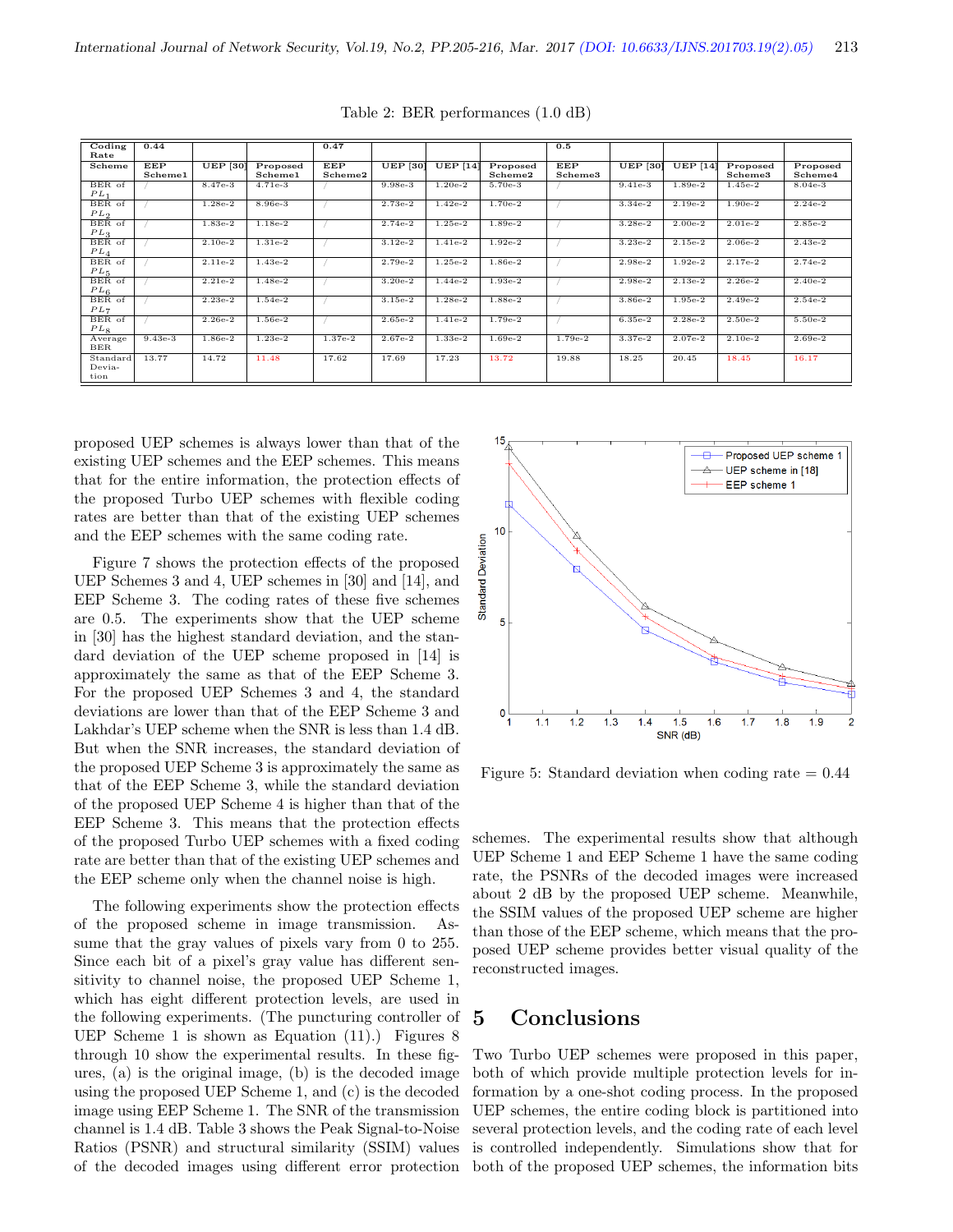

Figure 6: Standard deviation when coding rate  $= 0.47$ 







Using UEP Scheme  $1$ 

(a) Original Image (b)Decoded Image (c)Decoded Image

Figure 8: Experimental results — Parrot









(a) Original Image (b)Decoded Image (c)Decoded Image Using UEP Scheme  $1$ 

Figure 9: Experimental results — Lena

Figure 7: Standard deviation when coding rate  $= 0.5$ 

Table 3: PSNRs of the decoded images using different protection schemes

|        | UEP Scheme 1 |             | <b>EEP</b> Scheme 1 |             |  |  |
|--------|--------------|-------------|---------------------|-------------|--|--|
| Cover  | <b>PSNR</b>  | <b>SSIM</b> | <b>PSNR</b>         | <b>SSIM</b> |  |  |
| Image  | $\Delta$ B)  |             | (dB)                |             |  |  |
| Parrot | 34.36        | 0.9494      | 32.97               | 0.9440      |  |  |
| Lena   | 34.01        | 0.9542      | 32.04               | 0.9449      |  |  |
| Baboon | 34.17        | 0.9762      | 32.06               | 0.9667      |  |  |





(a) Original Image (b)Decoded Image (c)Decoded Image Using UEP Scheme 1 Using EEP Scheme



Using EEP Scheme 1

Figure 10: Experimental results — Baboon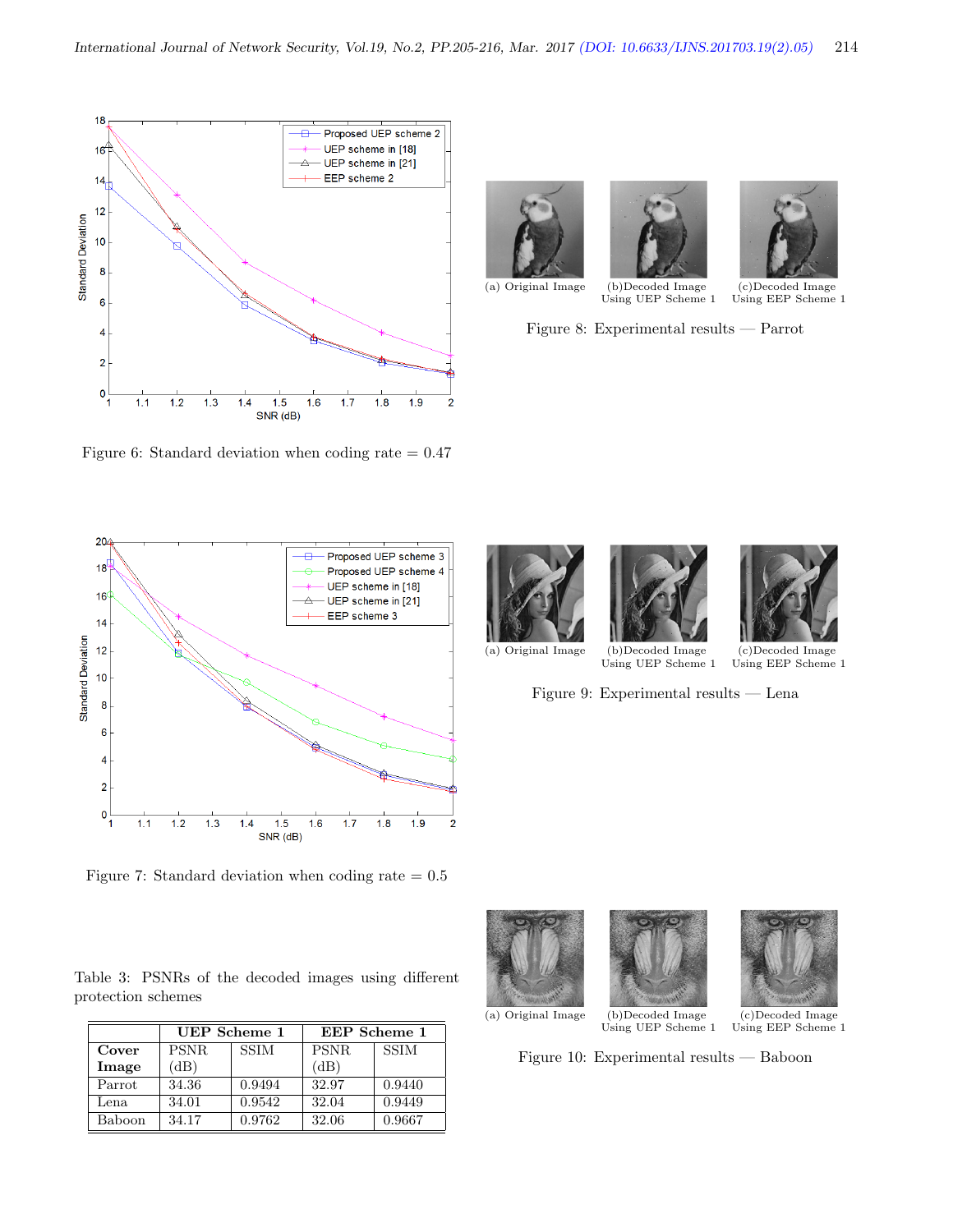with a higher protection level have a lower BER than those with a lower protection level. The first proposed UEP scheme has a flexible coding rate, which is more than  $1/3$  and less than  $1/2$ . The protection effect for the entire information of this scheme is always better than that of the existing Turbo UEP schemes and the Turbo EEP scheme with the same coding rate. The second proposed UEP scheme has a fixed coding rate, which is 1/2. The protection effect of this scheme is better than that of the existing UEP schemes and the EEP scheme with the same coding rate when the channel noise is high. Further works may focus on the applications of Turbo UEP schemes [6, 11, 15, 18, 19, 24, 27, 29] in different kinds of source information.

# References

- [1] M. Aydinlik and M. Salehi, "Performance bounds for unequal error protecting turbo codes," IEEE Transactions on Communications, vol. 57, no. 5, pp. 1215– 1220, 2009.
- [2] A. S. Barbulescu and S. S. Pietrobon, "Rate compatible turbo codes," Electronics Letters, vol. 31, no. 7, pp. 535–536, 1995.
- [3] S. Benedetto and G. Montorsi, "Unveiling turbo codes: Some results on parallel concatenated coding schemes," IEEE Transactions on Information Theory, vol. 42, no. 2, pp. 409–428, 1996.
- [4] C. Berrou, A. Glavieux, and P. Thitimajshima, "Near shannon limit error-correcting coding and decoding: Turbo codes," in Proceedings of IEEE International Conference on Communication, pp. 1064– 1070, 1993.
- [5] G. Caire and E. Biglieri, "Parallel concatenated codes with unequal error protection," IEEE Transactions on Communications, vol. 45, no. 5, pp. 565–567, 1998.
- [6] R. Y. Chang, S. J. Lin, and W. H. Chung, "A method for the construction of hierarchical generalized space shift keying (gssk) modulation for unequal error protection," Physical Communication, vol. 9, pp. 88–96, 2013.
- [7] I. Chatzigeorgiou, M. R. D. Rodrigues, I. J. Wassell, and R. A. Carrasco, "Analysis and design of punctured rate-1/2 turbo codes exhibiting low error floors," IEEE Journal on Selected Areas in Communications, vol. 27, no. 6, pp. 944–953, 2009.
- [8] V. Stankovic D. Vukobratovic, "Unequal error protection random linear coding strategies for erasure channels," IEEE Transactions on Communications, vol. 60, pp. 1243–1252, May 2012.
- [9] W. J. V. Gils, "Two topics on linear unequal error protection codes: Bounds on their length and cyclic code classes," IEEE Transactions on Information Theory, vol. IT-29, no. 6, pp. 866–876, 1983.
- [10] J. Hagenauer, "Rate-compatible punctured convolutional codes (RCPC codes) and their applications,"

IEEE Transactions on Communications, vol. 36, pp. 389–400, Apr. 1988.

- [11] J. Hu, H. Xiong, and Z. Chen, "Further improvement of an authentication scheme with user anonymity for wireless communications," International Journal of Network Security, vol. 14, no. 5, pp. 297–300, 2012.
- [12] P. Jung and J. Plechinger, "Performance of rate compatible punctured turbo-codes for mobile radio applications," Electronics Letters, vol. 33, no. 25, pp. 2102–2103, 1997.
- [13] K. Kang and W. J. Jeon, "Differentiated protection of video layers to improve perceived quality," IEEE Transactions on Mobile Computing, vol. 11, pp. 292– 304, Feb. 2012.
- [14] A. M. Lakhdar, R. Meliani, and M. Kandouci, "Research on unequal error protection with punctured turbo codes in jpeg image transmission system," Serbian Journal of Electrical Engineering, vol. 4, pp. 95– 108, June 2007.
- [15] S. Li, Y. Zhao, L. He, Z. Wu, and Y. Li, "A novel stbc-dcsk transmission scheme for scalable video with unequal error protection property," in Proceedings of 2016 IEEE International Conference on Consumer Electronics, pp. 339–340, 2016.
- [16] Q. Mao, B. Q. Xu, and Y. P. Qin, "A new scheme to improve the quality of compressed image transmission by turbo unequal error protection codes," in Proceedings of the Seventh International Conference on Intelligent Information Hiding and Multimedia Signal (IIH-MSP'11), pp. 226–229, 2011.
- [17] B. Masnick and J. Wolf, "On linear unequal error protection codes," IEEE Transactions on Information Theory, vol. IT-3, no. 4, pp. 600–607, 1967.
- [18] A. Naghdinezhadm and F. Labeau, "Frame distortion estimation for unequal error protection methods in scalable video coding," Signal Processing: Image Communication, vol. 29, no. 9, pp. 971–986, 2014.
- [19] E. Namjoo, A. Aghagolzadeh, and J. Museviniya, "A new rateless code with unequal error protection property," Computers & Electrical Engineering, vol. 39, no. 7, pp. 1980–1992, 2013.
- [20] A. Nosratinia, J. Lu, and B. Aazhang, "Sourcechannel rate allocation for progressive transmission of image," IEEE Transactions on Communications, vol. 51, pp. 186–196, Feb. 2003.
- [21] F. Rey, M. Lamarca, and G. Vazquez, "Adaptive interleaver based on rate-compatible punctured convolutional codes," IEEE Transactions on Communications, vol. 57, pp. 1–6, June 2009.
- [22] D. N. Rowitch and L. B. Milstein, "Rate compatible punctured turbo (rcpt) codes in a hybrid fec/arq system," in Proceedings of IEEE Communication Theory Mini-Conference, p. 55–59, Nov. 1997.
- [23] D. N. Rowitch and L. B. Milstein, "On the performance of hybrid fec/arq systems using rate compatible punctured turbo (RCPT) codes," IEEE Transactions on Communications, vol. 48, no. 6, p. 948–959, 2000.